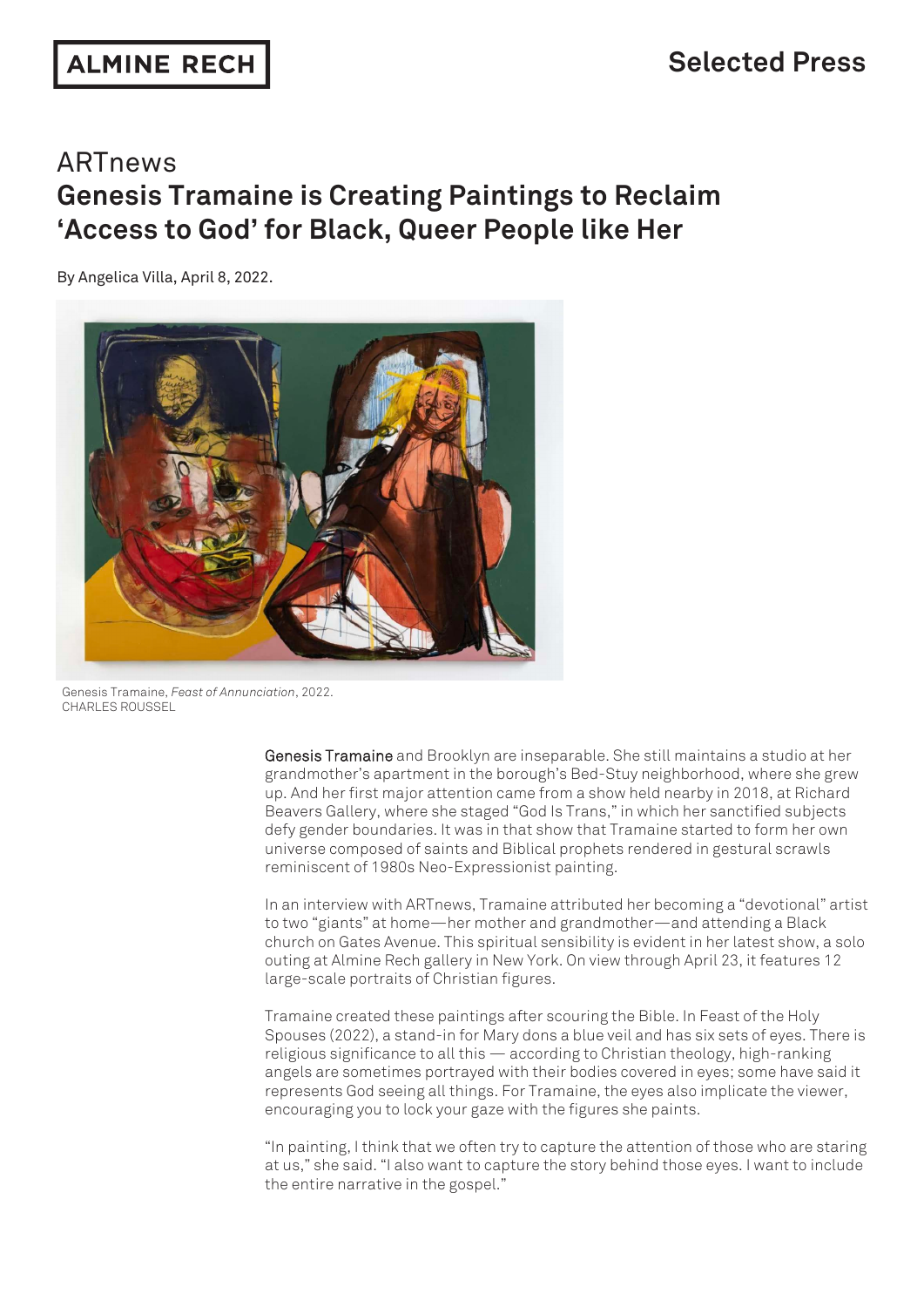### ALMINE RECH

## **Selected Press**

### ARTnews

Genesis Tramaine is Creating Paintings to Reclaim 'Access to God' for Black, Queer People like Her

By Angelica Villa April 8, 2022.

Tramaine's figures' faces sometimes appear as monsters. Twisted features emerge on Black figures posed like school portraits, while others are simply nebulous, taking shape across delicate inner anatomies. In Feast of the Annunciation Tramaine renders another version of a biblical couple whose heads are obscured with broad markings. A haloed and blonde-haired figure appears to Mary's face—a reference to archangel Gabriel's first appearance to her.

Tramaine's own narrative is rooted in her family and her spiritual practice. She speaks with an ease about making these paintings, as if it is all seamless. She's guided by a self-assuredness she says comes from growing up seeking affirmation from two colossal Black mother figures.

"Much of what I still do are things that I was taught very young," she said, though she now has carved out her own methods in seeking God. "It's not always the silent whisper on my knees. I've grown differently and asked different questions of God than I know that my grandmother did."

She begins a painting by "asking God to be present." Whereas most painters plot out their works in advance, in many cases, painstakingly, Tramaine lets visions guide her. She doesn't agonize over minute details, and she does not get in her own way by planning every inch of the canvas.

"It's not important to see the end," Tramaine said. "If I put too much in front of the enjoyment of devotion, I feel like I've missed it. I don't allow any pressures into that space. It's just important to maintain those sanctuaries.

"Some people might see it as, you know, like cockiness," she continued. "No, I just really expect to win here."

### Tramaine is letting the gospel speak through her

More recently, Tramaine has become increasingly preoccupied with "blood memories" a concept invoked by the choreographer Alvin Ailey in his 1960 opus Revelations. The term refers to ancestral ties that live on in the body. It's an idea she cites, along with Ailey's work dealing with his own Christian upbringing, as a forerunner in these works.

When speaking with ARTnews, Tramaine considered how flashbacks that came to her in dreams or prayers — birds flying, fish swimming, Lawry's salt her grandmother used may have informed her paintings.

"If we have blood memories," Tramaine said, "then certainly we can have a way of communicating with our future."

The paintings in the Almine Rech show are vehicles allowing the gospel to speak through her. They each draw on episodes she's studied, from the Book of Genesis to the Gospels of Luke and Matthew, from mining connections between Biblical family members, to the fifth day of earth's creation, to comparisons about salt and light to the human body.

Objects with spiritual value have aided in the process. Household salt and rainwater collected in trash barrels at the home Tramaine just bought with her partner were enlisted in the creation of these paintings. The materials add to her spiritual quest.

"The impulse is to please God, the impulse is to answer the call," she remarked.

Her images are anything but shrines. Tramaine has long resisted Eurocentric renderings of Biblical idols present in Old Masters paintings and the religious kitsch that decorates Baptist households. She said she aims to "dismantle false images" that have left Black and queer people like her "out of the story."